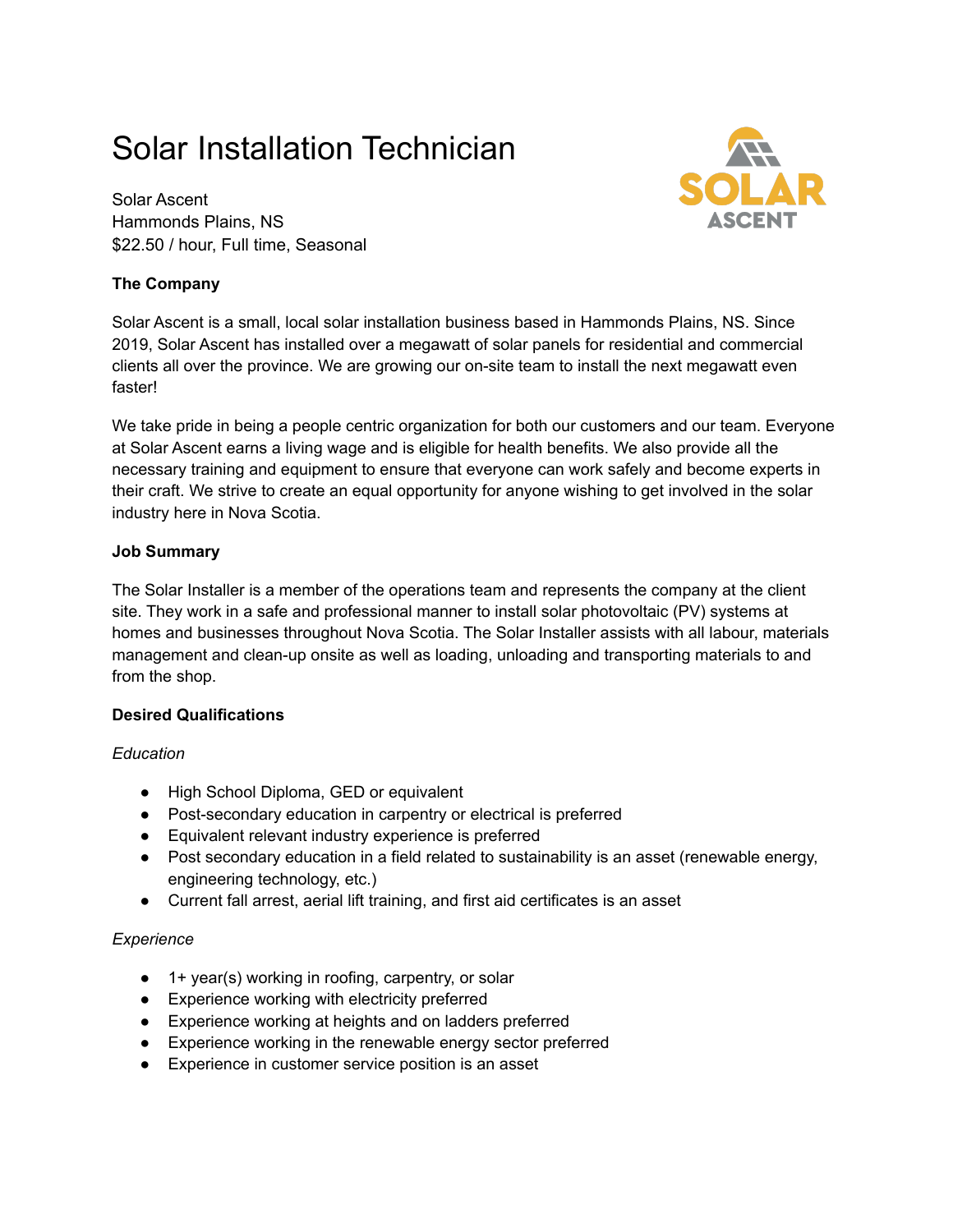#### *Skills*

- Knowledgeable with hand tools and some power tools (drill, impact gun, etc.)
- Comfortable working at heights and on sloped roofs
- Comfortable climbing and working from scaffolding, ladders and elevated platforms
- Able to lift, move and carry materials and equipment weighing 50lbs or more
- Strong verbal communication skills
- Strong organizational skills
- Ability to manage tight deadlines and still get the details right
- Ability to work both independently and as part of a team

#### *Personal Characteristics*

- Zero Call Back Mentality Quality work means no rework, speed comes second to detail
- Safety Minded Eliminate risks to ourselves, our teammates, our clients and their property
- Inclusive Everyone's voice is heard, everyone feels respected

#### *General*

- Must follow public health guidelines, including full vaccination against Covid-19
- A valid driver's license and access to a safe and reliable vehicle for occasional use may be required
- \* Adaptable to changing priorities in a high paced work environment

#### **Responsibilities and Duties**

#### *System Installation*

- Participate in morning risk assessments and safety discussions
- Load all required project materials into the trailer/truck at the shop
- Safely secure materials in and on the truck/trailer before driving
- Assist with site set-up
- Set up / take down ladders and staging as required
- Set up and use fall arrest equipment before starting any work at height
- Install racking system in accordance with the approved system design
- Mount electrical equipment and conduit in accordance with the approved system design and layout
- Fish and pull wires through conduit as required
- Install solar modules and other system components
- Assist electricians on site if required
- Take required system photos for record keeping and approvals

#### *Shop Logistics*

- Assist in keeping shop organized when loading / unloading
- Assist with receiving materials from shipments when required
- Assist in allocating job materials to projects when required